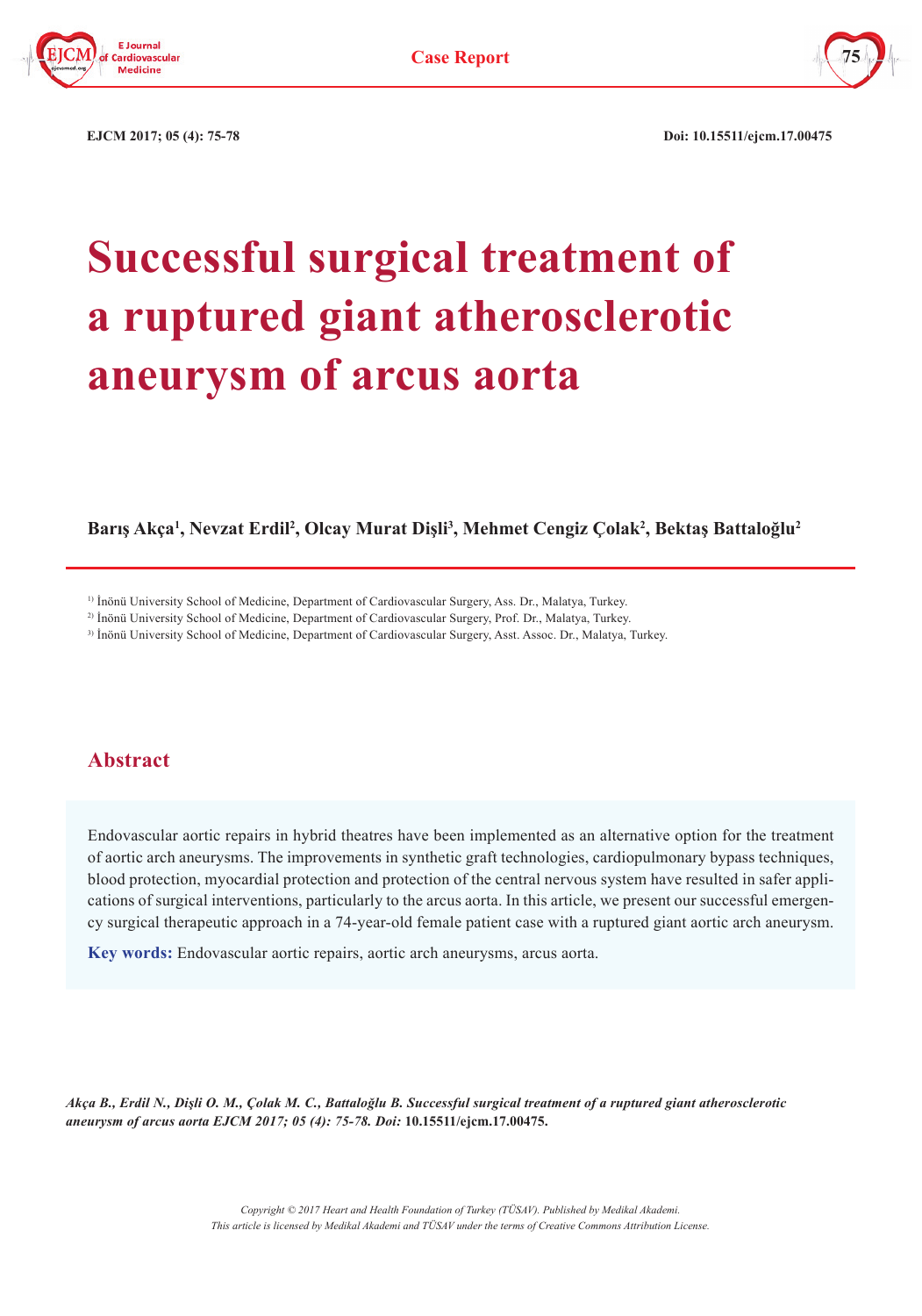





### **Introduction**

Due to its high mortality and morbidity rates, the surgical treatment for aortic arch aneurysms is challenging,<sup>(1)</sup> although there is currently a lack of consensus on the optimal treatment modality in the high-risk patients. Recently, endovascular aortic repairs in hybrid theatres have been implemented as an alternative option for the treatment of aortic arch aneurysms.<sup>(1)</sup> The improvements in synthetic graft technologies, cardiopulmonary bypass techniques, blood protection, myocardial protection and protection of the central nervous system (particularly selective cerebral perfusion and hypothermic circulatory arrest) have resulted in safer applications of surgical interventions, particularly to the arcus aorta. $(2-5)$  In this article, we present our successful emergency surgical therapeutic approach in a female case with a ruptured giant aortic arch aneurysm.

#### **Case Report**

A 74-year-old female patient was admitted to our emergency clinic with complaints of blurred consciousness, chest pain and dyspnea. A physical examination of arterial blood pressure, pulse and oxygen saturation revealed values of 80/40 mmHg, 122 beats/min and 85– 90%, respectively. On auscultation of the left hemithorax, breath sounds decreased, and a chest X-ray revealed a giant aortic aneurysm and opacity in the left hemithorax that was suggestive of a pleural effusion **(Figure 1A)**.

was re-intubated due to pulmonary complications. **Figure 1A - 1B**

B

A true saccular aortic arch aneurysm that was measured 8x6 cm2 which had ruptured into the left hemithorax was detected in a contrasted thoracoabdominal tomography **(Figure 2A, 2B)**.

Written informed consent was obtained from the patient's relatives, and the patient who underwent emergency surgery. The left lung was adhered to the pleura, and the aortic arch was extremely atherosclerotic. A substantial amount of hematoma was present in the left thorax. A cardiopulmonary bypass was performed using the cannulation of the right axillary artery.

The patient was cooled to 25°C and aneurysmal sac opened by applying circulatory arrest under the right selective antegrade cerebral perfusion. An anastomosis of a 30-mm Hemashield graft (Maquet, France) was applied to the descending aorta, and the branches of the arcus were implanted onto the grafts cutting in the form of islets. The graft was then clamped, and a total bypass was applied. The total aortic arch replacement was completed through the graft anastomosis with the ascending aorta during the heating phase. The cardiopulmonary bypass was uneventful. The incisions were closed after bleeding management, and the patient was transferred to the Intensive Care Unit (ICU). She recorded no hemodynamic or neurological problems in her post-operative followup, although she was unable to tolerate extubation during the ICU stay (in the postoperative 10th hour), and she

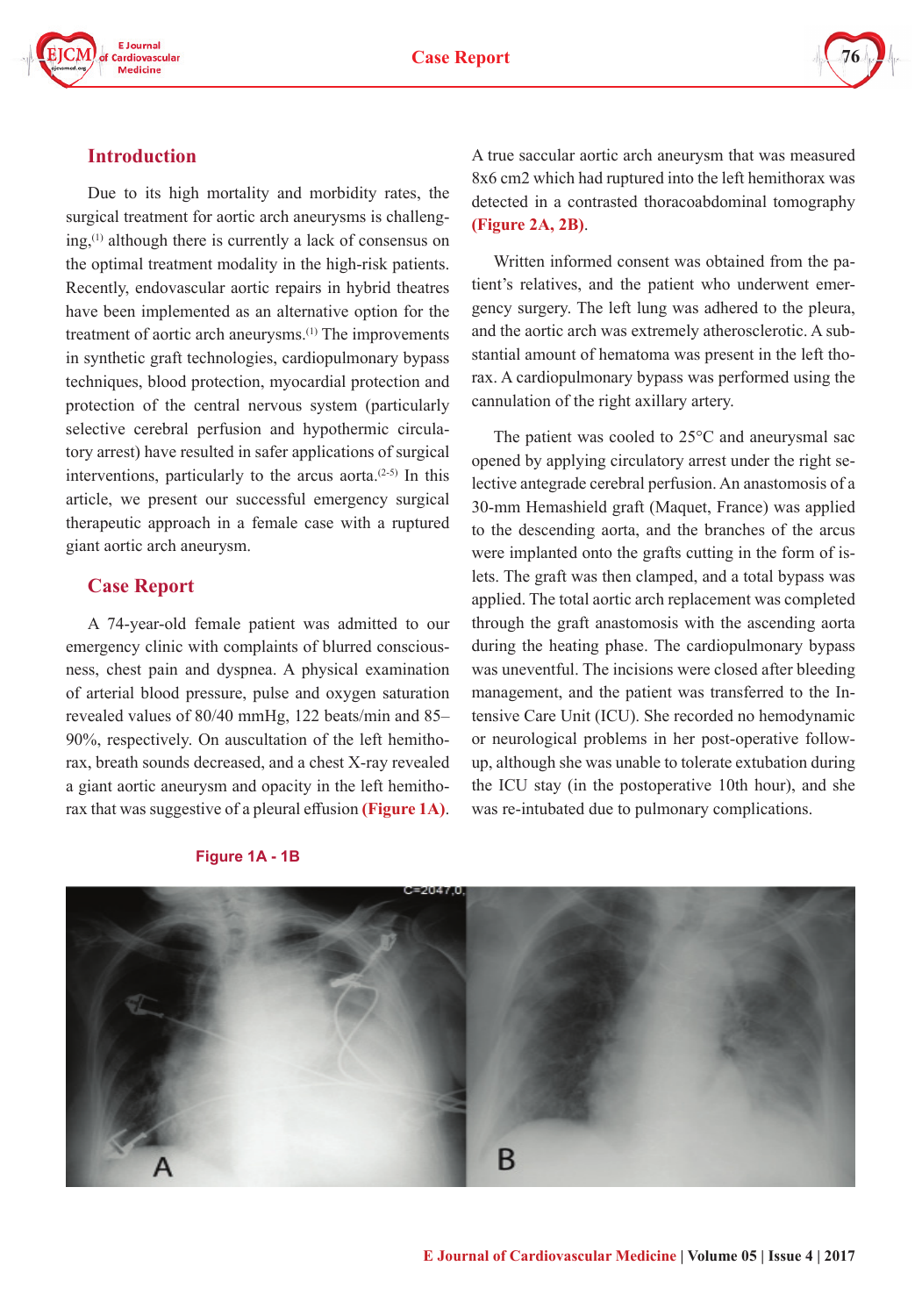

The patient was then transferred to the Anesthesiology and Reanimation Clinic and was extubated by administering a successful ICU program **(Figure 1B)**. She experienced no problems following extubation, and she was discharged on the 15th postoperative day.

#### **Discussion**

Aortic ruptures, as a complication of aortic aneurysms, leads to massive bleeding with a high rate of mortality. An emergent diagnosis and treatment following a multidisciplinary approach can lead to successful outcomes, despite high mortality rates, as in our case.

With the developments in technological methods and increased surgical experience over the past two decades, successful therapeutic results have been reported in patients with aortic aneurysms.<sup>(6)</sup> Applications of minimally invasive endovascular methods that can be performed via small inguinal incisions rather than thoracal aortic interventions through major surgical incisions have been rapidly increasing in recent years.<sup> $(7)$ </sup> Hybrid methods and conventional open surgery have been compared in a study that investigated aortic arch interventions, and higher technical success rates with reduced mortality rates have been reported with the application of hybrid methods in a certain high-risk patient group.(1)

Previous reports of hybrid arch procedures showed an early mortality rate of 7.4–23.7% with an incidence of stroke seen in  $0-13.1\%$ .<sup>(1,8)</sup> In a meta-analysis with 463 patients who underwent hybrid arch surgery, the authors reported a 30-day mortality rate of 8.3% with an incidence rate of stroke and paraplegia of 4.4 and 3.9%, respectively.(9)

Endovascular treatments can be administered in cases of thoracic aortic disease that require a surgical approach if open surgery is considered to be a particularly high risk and if the anatomical appearance is appropriate. Our case was subjected to an open surgical intervention due to her presentation with hemodynamic instability and poor clinical status on emergency admission. Furthermore, there was no opportunity to make an endovascular intervention at the time of her admission, and an urgent intervention was needed.

In previous studies, it has been suggested that no definitive evidence exists that supports the superiority of hybrid thoracic endovascular aortic repair (TEVAR) over open arch repair,<sup>(10)</sup> although most cases of hybrid TE-VAR are in high-risk patients who are ineligible for conventional open aortic repair. In this respect, comparing and interpreting the results can be challenging. Further prospective, randomized controlled trials are required to



*Akça B., Erdil N., Dişli O. M., Çolak M. C., Battaloğlu B. Successful surgical treatment of a ruptured giant atherosclerotic aneurysm of arcus aorta EJCM 2017; 05 (4): 75-78. Doi:* **10.15511/ejcm.17.00475.**

#### **Figure 2A-2B**